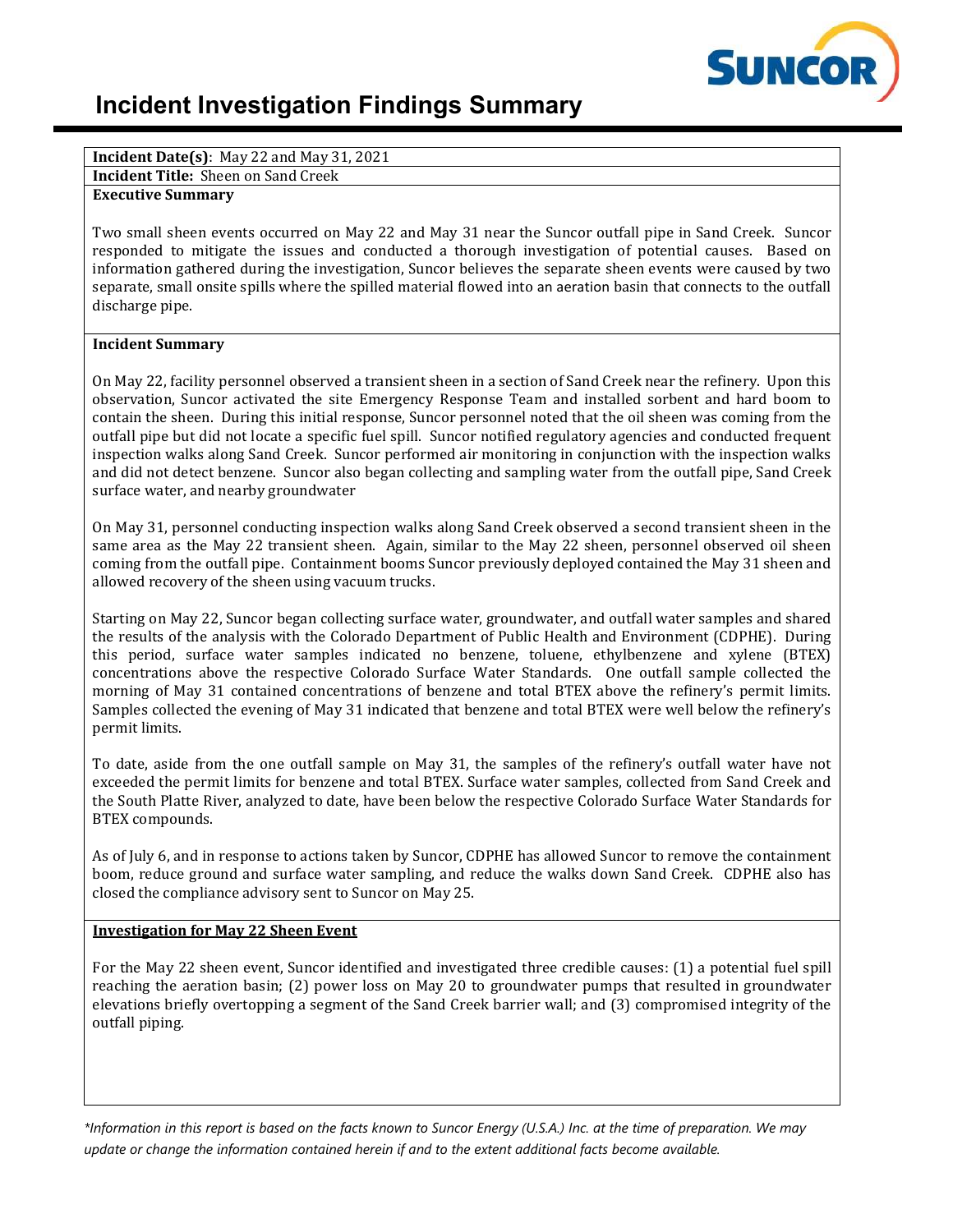

# **(1) Onsite fuel spill**

During the deployment of containment boom on May 22, response personnel observed that sheen was coming from the outfall discharge pipe. Given the layout of the outfall piping (with one end open at the aeration basin and the other at Sand Creek) and the observation from response personnel that the sheen was noted coming from the outfall pipe, the likely cause for the sheen would be from a spill or material entering the pipe at the aeration basin. Suncor checked upstream of the aeration basin and found nothing abnormal in the water flowing into the aeration basin.

# **(2) Loss of power to pumping wells**

Power loss to the groundwater wells could result in groundwater levels rising and overtopping the barrier wall (which could cause a sheen). Data obtained during well groundwater level monitoring did show groundwater levels rising and overtopping the wall. However, the location and intermittent nature of the observed sheen do not support the theory that power loss was the cause of the sheen. Water overtopped the barrier wall slightly to the east of the outfall pipe which was not in the location of the observation of sheen coming from the end of the outfall pipe. If increased groundwater elevations inside the barrier wall due to a power loss were causing the issue, then the sheen would have occurred for a longer period of time and to the east of the outfall pipe.

# **(3) Integrity of outfall piping:**

If the outfall pipe had integrity issues, there is a possibility that contaminants could enter the pipe between the aeration basin and the end of the outfall pipe in low discharge flow conditions. Suncor recreated similar low discharge flow conditions through the outfall pipe and collected several sample sets from the aeration basin and the end of the discharge pipe. During this test, no sheen was observed coming from the end of the outfall pipe. Suncor also collected and analyzed samples at the aeration basin and the end of the outfall discharge pipe for multiple weeks which indicated benzene levels at the end of the pipe matched the levels at the aeration basin. Based on these results, the outfall piping integrity is not believed to be the cause for the sheen events.

Given the elimination of both the outfall piping integrity and the loss of power to the pumping wells as potential causes for the sheen on May 22, the likely cause of the sheen on May 22 is a spill of oil migrating into the aeration basin.

### **Investigation for May 31 Sheen Event**

For the May 31 sheen event, Suncor identified and investigated two credible causes: (1) A potential fuel spill reaching the aeration basin; and (2) compromised integrity of the outfall piping. Suncor did not investigate a power loss for the May 31 sheen event, as power was restored on May 20 and groundwater levels did not go above the barrier wall after May 21.

### **(1) Onsite fuel spill**

On May 31 a small onsite fuel spill was observed near the aeration basin. This spill was related to filling a fuel tank providing fuel to generators in the area. Heavy precipitation from May 30-31 produced stormwater that carried the small fuel spill into the aeration basin. Booms were already in place within Sand Creek near the outfall pipe and downstream, which allowed for containment of the sheen. Suncor cleaned up the spill with absorbent materials and the soil near the aeration basin was removed. Suncor placed additional berms around the aeration basin to prevent any spills from reaching the water, and the generators and fuel tank were also removed once all work was completed in the area.

### **(2) Integrity of outfall piping**

As stated in the May 22 investigation, the integrity of the outfall piping was evaluated and found to not be a likely cause for the May 31 sheen event.

*\*Information in this report is based on the facts known to Suncor Energy (U.S.A.) Inc. at the time of preparation. We may update or change the information contained herein if and to the extent additional facts become available.*